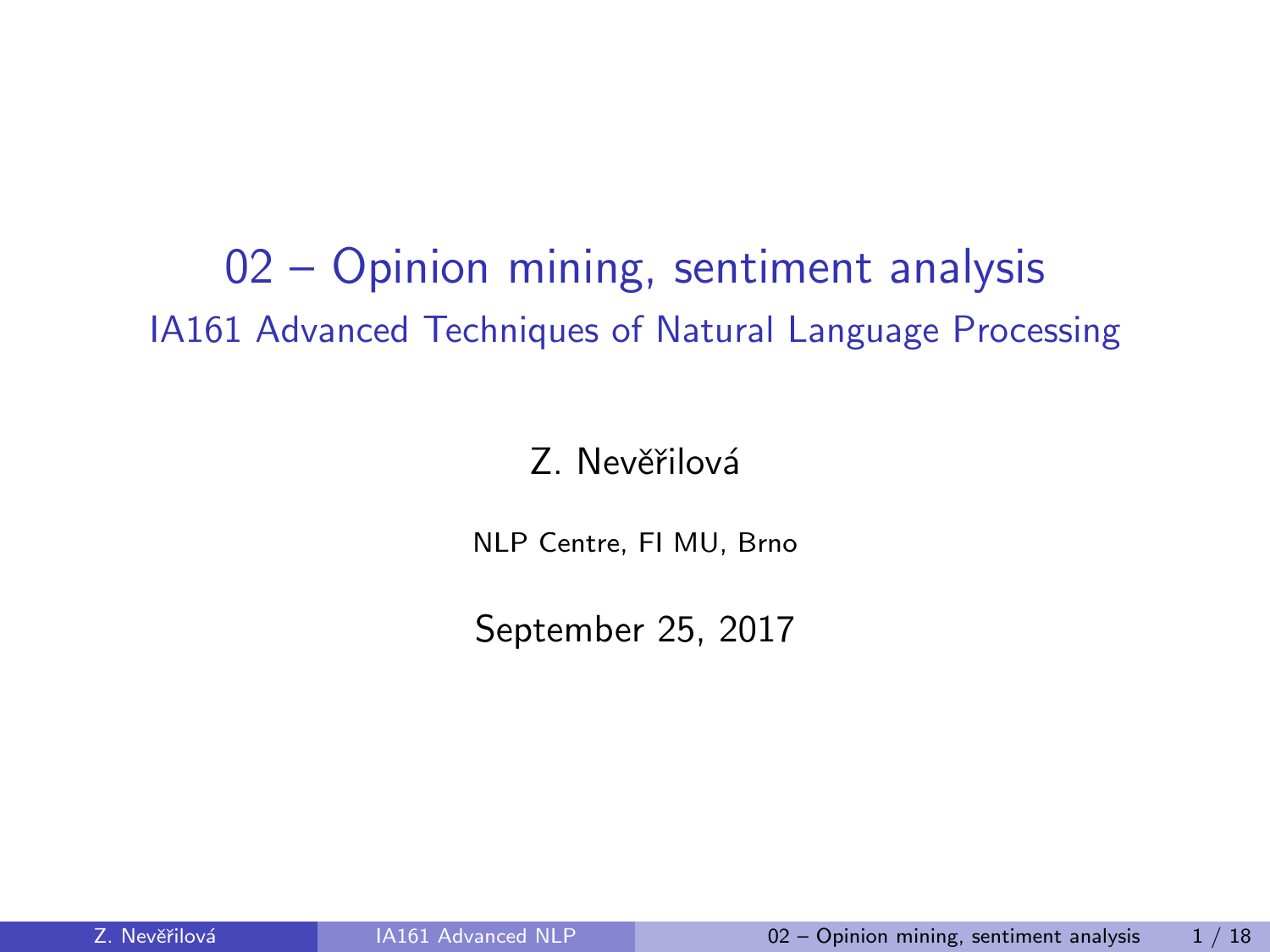## Opinion mining, sentiment analysis

So boring. I enjoyed the first book but this one really didn't work for me. The story, characters, and relationships all fell flat.

Lair of Dreams like everything else Miss Bray writes is mind-boggling. It's big. It's insanely atmospheric and it's creeptastic.

–goodreads.com

this book: boring first book: enjoyed this book: did not work story: flat characters: flat relationships: flat

Lair of Dreams: mind-boggling LoD: big LoD: insanely atmospheric LoD: creeptastic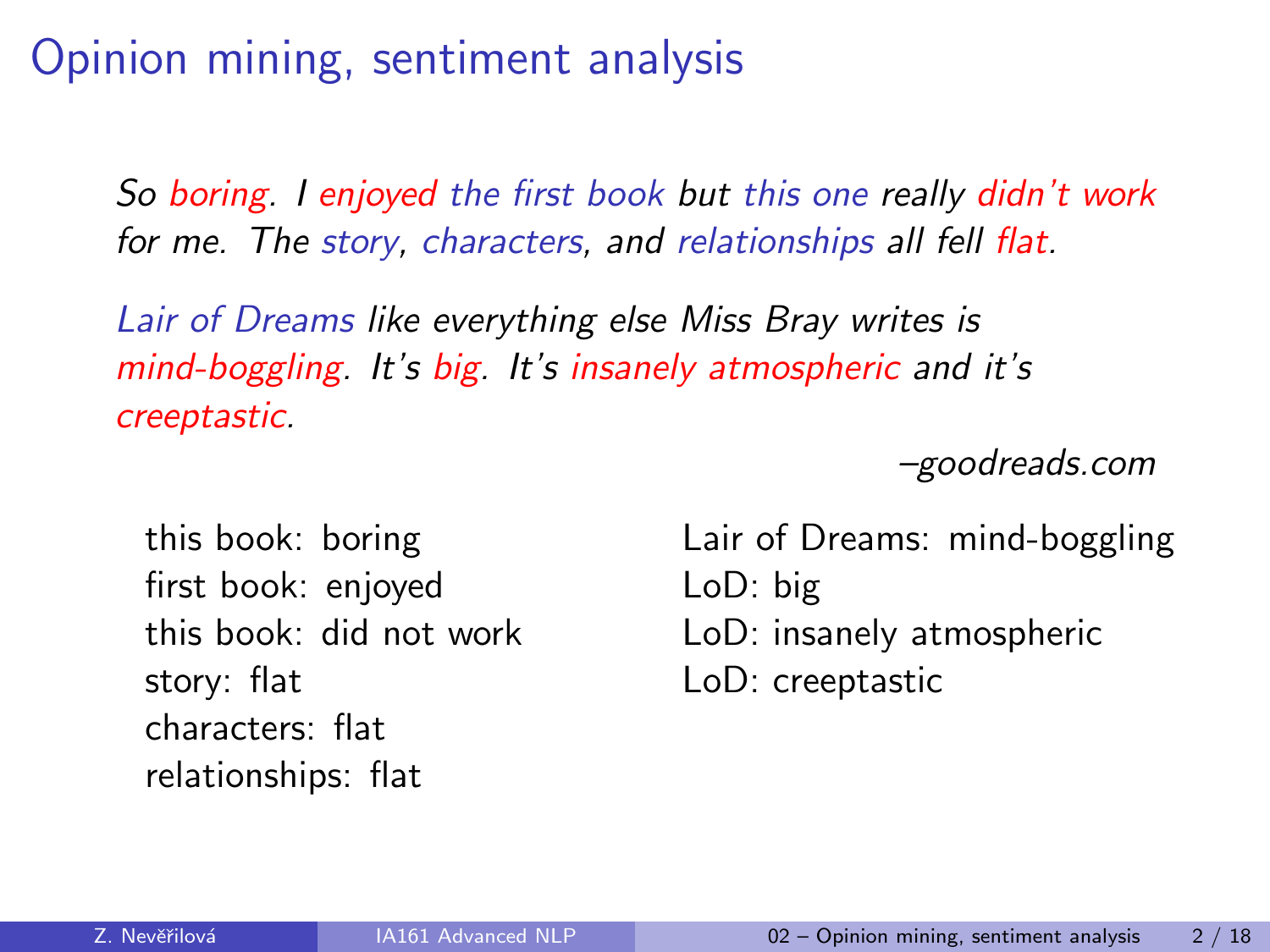



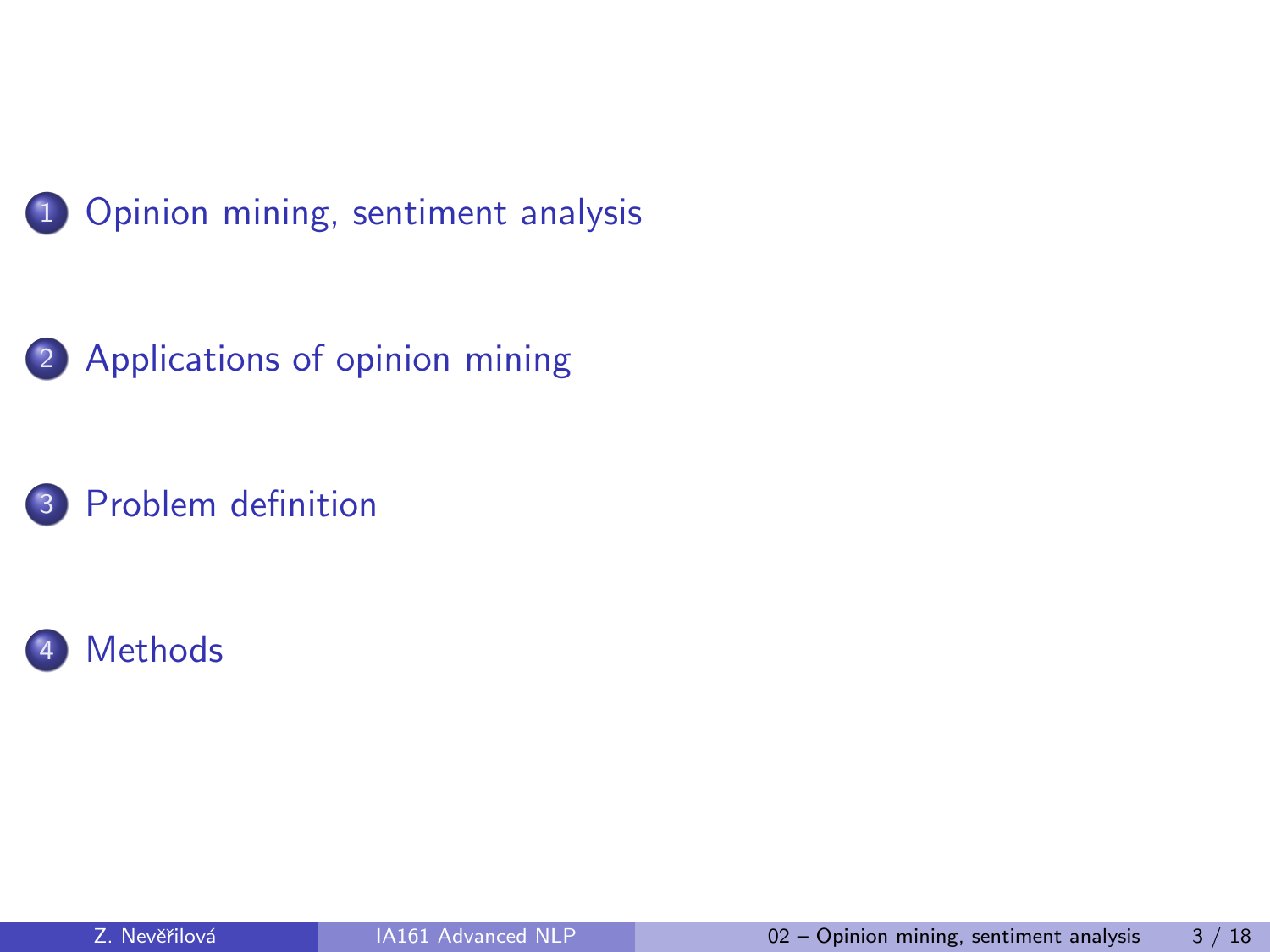## <span id="page-3-0"></span>Opinion mining, sentiment analysis

Opinion mining / sentiment analysis:

Given a set of subjective texts that express opinions about a certain object, the purpose is to extract those attributes (features) of the object that have been commented on in the given texts and to determine whether these texts are positive, negative or neutral. [\[Dinu and Iuga, 2012\]](#page-15-0)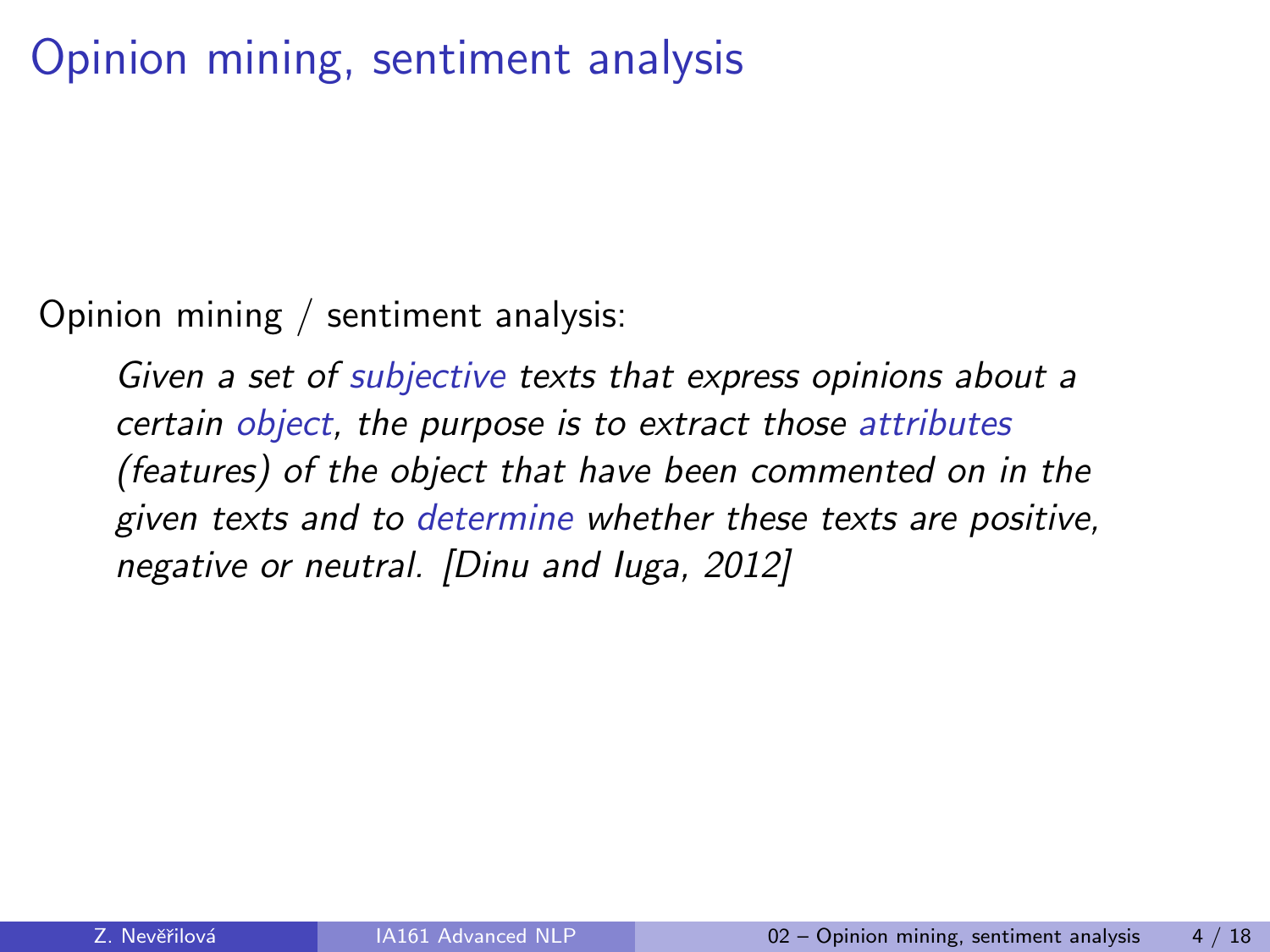## Automatic opinion mining: why?

- many subjective texts exist
- mostly because of social media
	- $\blacktriangleright$  people express their opinions in texts
	- $\triangleright$  one's opinions influence others' opinions
	- $\blacktriangleright$  aggregation of opinions
- emotions make part of a decision process (see [\[Minsky, 2007\]](#page-16-0))

"Opinions" are key influencers of our behaviors. [\[Liu, 2012\]](#page-16-1)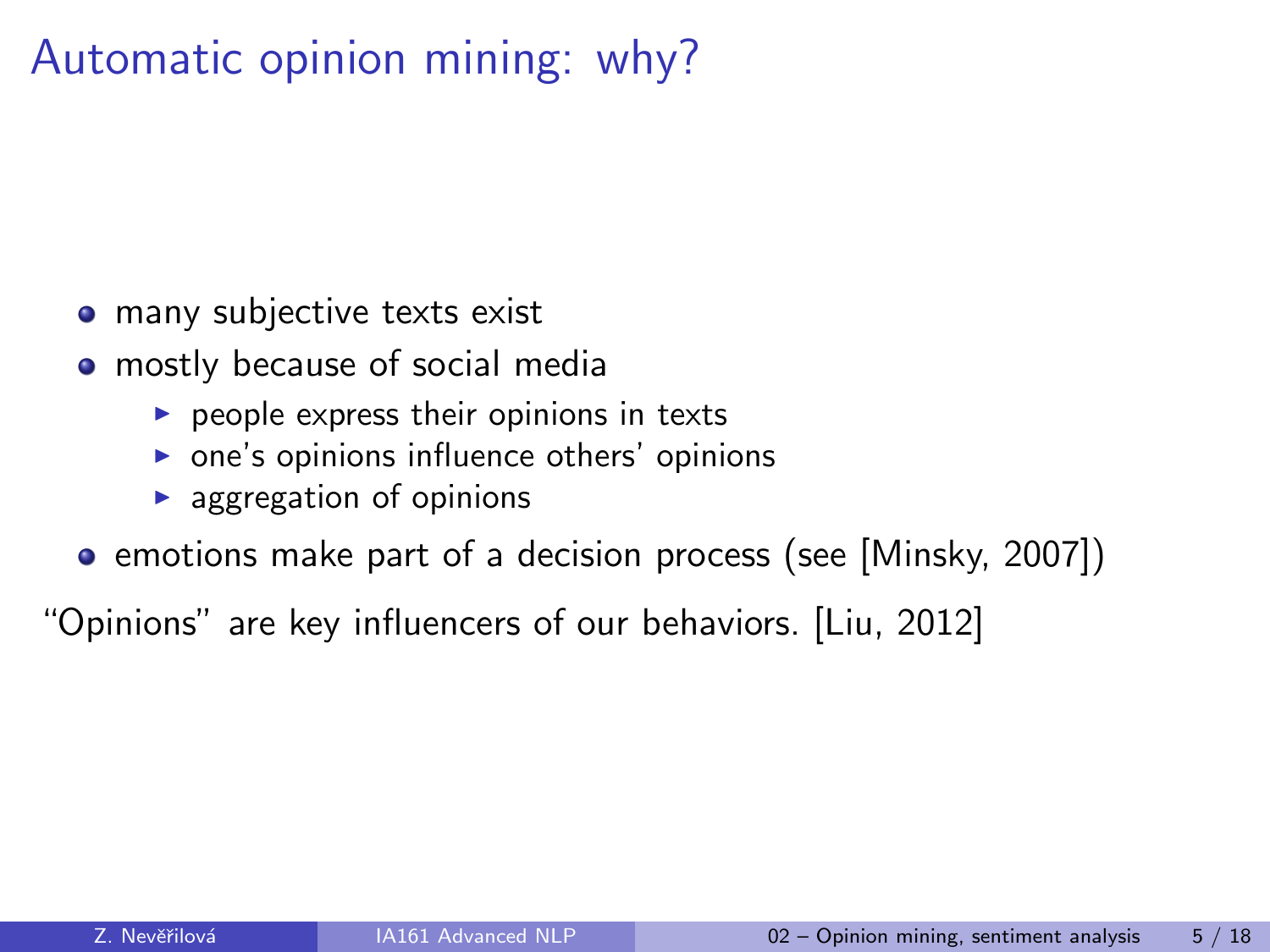<span id="page-5-0"></span>

| Opinion min to                                                |                                                                                                                                                                                                                                 |                                                                          |                         |
|---------------------------------------------------------------|---------------------------------------------------------------------------------------------------------------------------------------------------------------------------------------------------------------------------------|--------------------------------------------------------------------------|-------------------------|
|                                                               | Přidat fotky                                                                                                                                                                                                                    |                                                                          |                         |
|                                                               | Přehled recenzí<br>ℯ                                                                                                                                                                                                            |                                                                          |                         |
| <b>MALL</b><br><b>MALL.CZ</b>                                 | $5 +$<br>3,8<br>$4 +$<br>$3 +$<br>$2 +$                                                                                                                                                                                         |                                                                          | Ξ.<br>$\times$<br>gn in |
| ENA A TERMÍN DODÁNÍ                                           | $1 +$                                                                                                                                                                                                                           | cz už nikdy! Jednou jsem to zkus                                         |                         |
| <b>DMUNIKACE ESHOPU</b>                                       | Pokoje · 2,2 ★★★★★                                                                                                                                                                                                              |                                                                          | $- \times$              |
| <b>BSAH ZÁSILKY</b>                                           | Někteří hosté uvedli, že koupelny jsou malé a že by mohly být                                                                                                                                                                   | ený zákazník)                                                            |                         |
| (UŠENOST S VRÁCENÍM ZBOŽ                                      | čistější. · Z pokojů byl pěkný výhled.                                                                                                                                                                                          |                                                                          |                         |
| (UŠENOST S REKLAMACÍ                                          | Lokalita · 4,2 ★ ★ ★ ★ ★                                                                                                                                                                                                        | zákazník)                                                                |                         |
| atba: On-line platby (PaySec,<br>atba kartou (Euro Card, Maes | Blízko zastávky veřejné dopravy. · Poblíž jsou obchody,<br>pamětihodnosti, restaurace a bary. · Snadno dostupné autem                                                                                                           | zboží došlo něco zcela jiného, če<br>ilstil, že zboží vůbec nemají a tud |                         |
|                                                               | Služby a vybavení · 4,2 ★ ★ ★ ★ ★<br>Hostům se líbil přátelský a profesionální personál. · Hostům<br>se líbila sauna a fitness centrum. · Hostům se líbila správa a<br>recepce, ale někteří uvedli, že úklid by mohl být lepší. |                                                                          |                         |
|                                                               |                                                                                                                                                                                                                                 |                                                                          |                         |

 $= 0$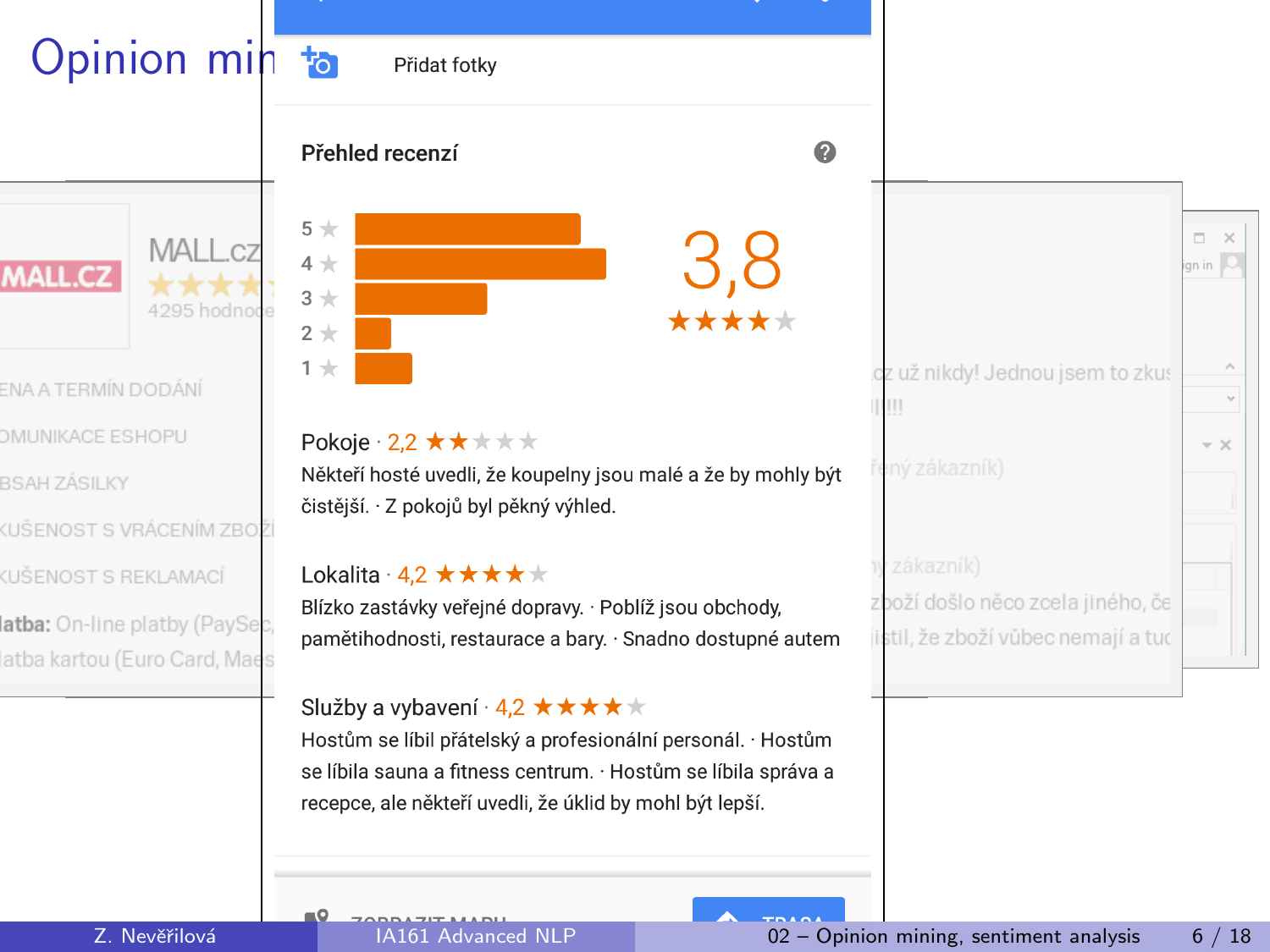## Opinion mining: related applications

- document sentiment classification: This document contains a lot of negative statements.
- **•** sentence subjectivity classification: This sentence is objective.
- aspect-based opinion summarization/aggregation: Most customers of your company think that the communication is not good.
- **•** mining comparative opinions: Many people think that iPhone is better than SG.
- utility or helpfulness of reviews: This review is useless.
- **•** cross-lingual opinion mining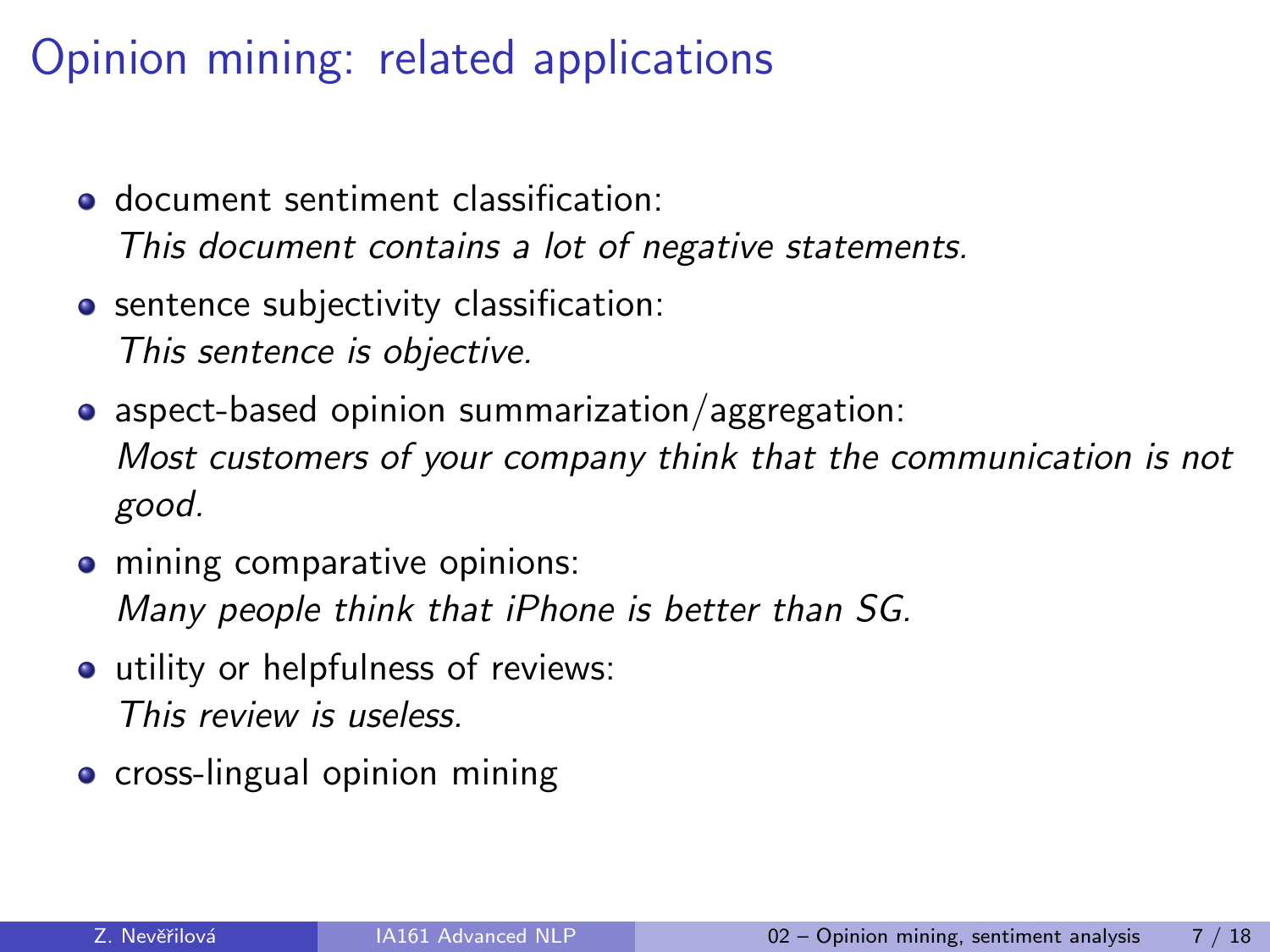<span id="page-7-0"></span>What is an opinion?

- an evaluating proposition: Linux is great.
- a comparative proposition: Linux is better than Windows.

An opinion is simply a positive or negative sentiment, view, attitude, emotion, or appraisal about an entity or an aspect of the entity from an opinion holder. [\[Liu, 2012\]](#page-16-1)

entity e is a product, person, event, organization, or topic: iPhone, Madonna, Microsoft . . .

aspect a (feature) is a component of e or attribute of  $e$ : battery, price, appearance, communication skills . . .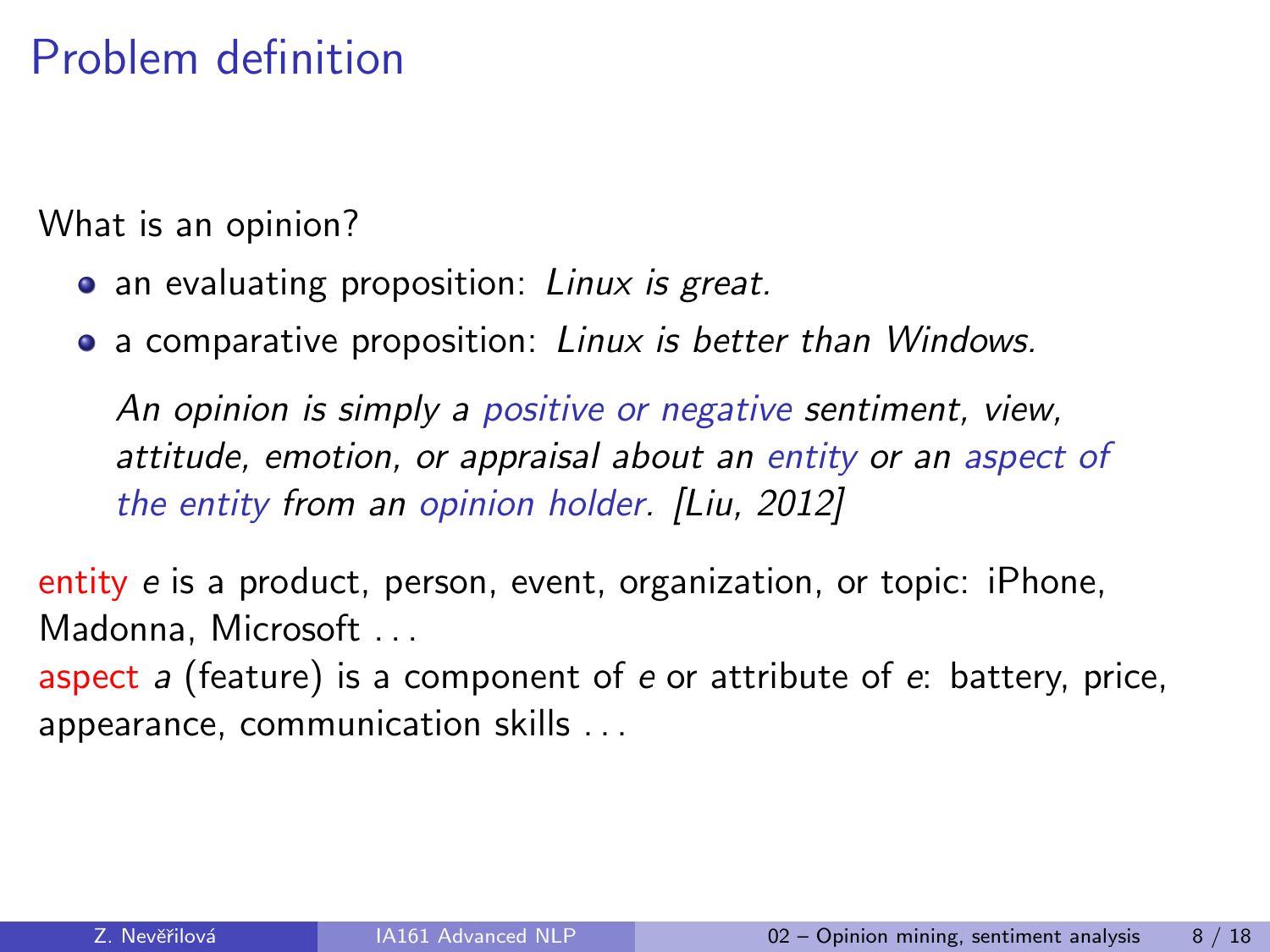opinion  $=(e_j,a_{jk},so_{ijkl},h_i,t_l)$ , where

- $e_j$  is a target entity. named entity recognition
- $a_{jk}$  is an aspect/feature of the entity  $e_j.$ information extraction
- so<sub>ikl</sub> is the sentiment value of the opinion from the opinion holder  $h_i$ on feature  $a_{jk}$  of entity  $e_j$  at time  $t_l.$ sentiment identification
- $h_i$  is an opinion holder. information extraction
- $t_i$  is the time when the opinion is expressed. information extraction

not just one problem anaphora resolution  $+$  synonym matching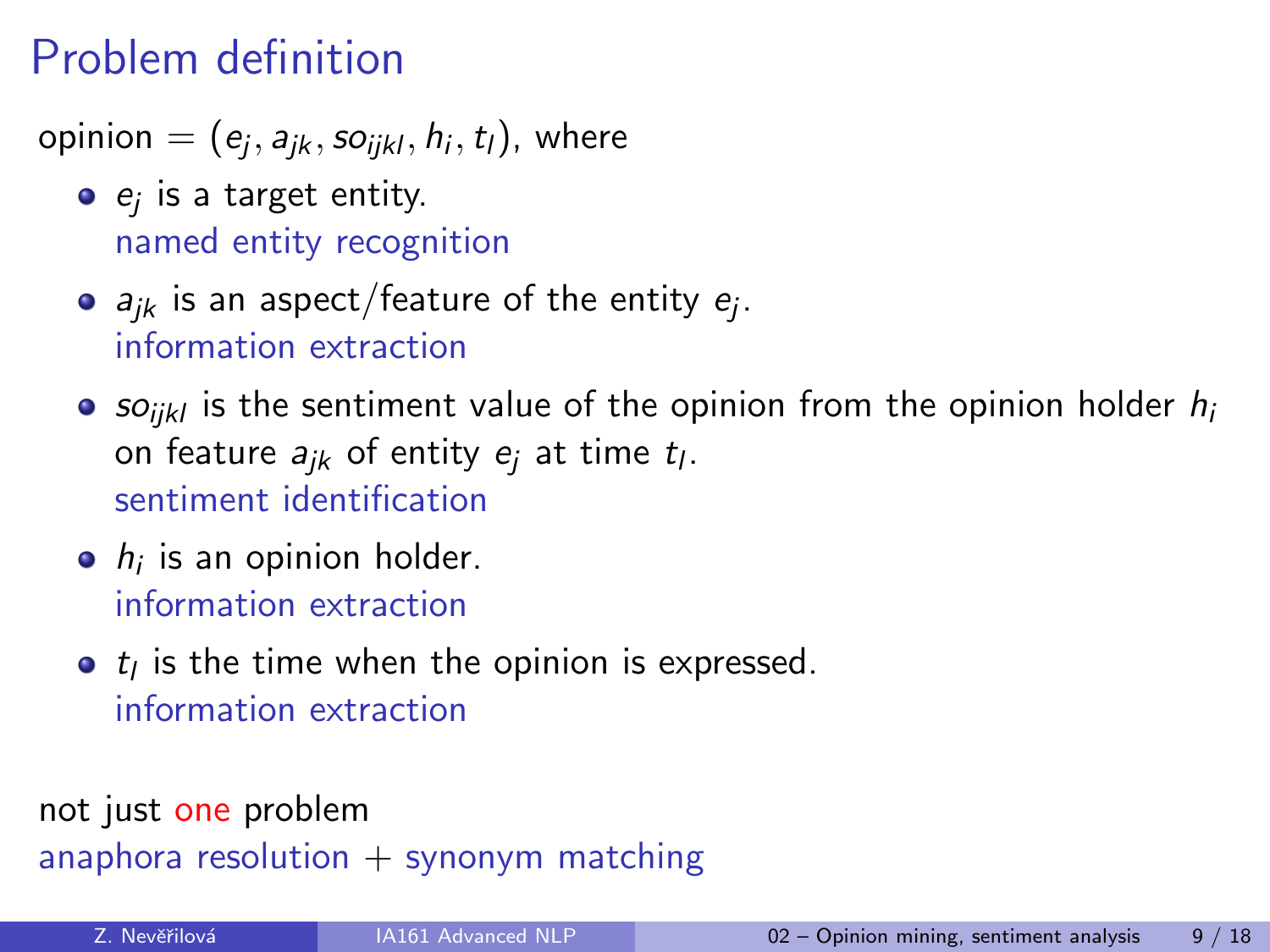Generally, find structure in unstructured data (text)

- **o** document level opinion mining: The document is negative.
- **•** sentence level: The sentence is negative.
- object/entity and feature/aspect level: iPhone is expensive.

Classification task:

- 2-classes: positive/negative
- 3-classes: positive/negative/neutral
- $\bullet$  5-classes  $\dots$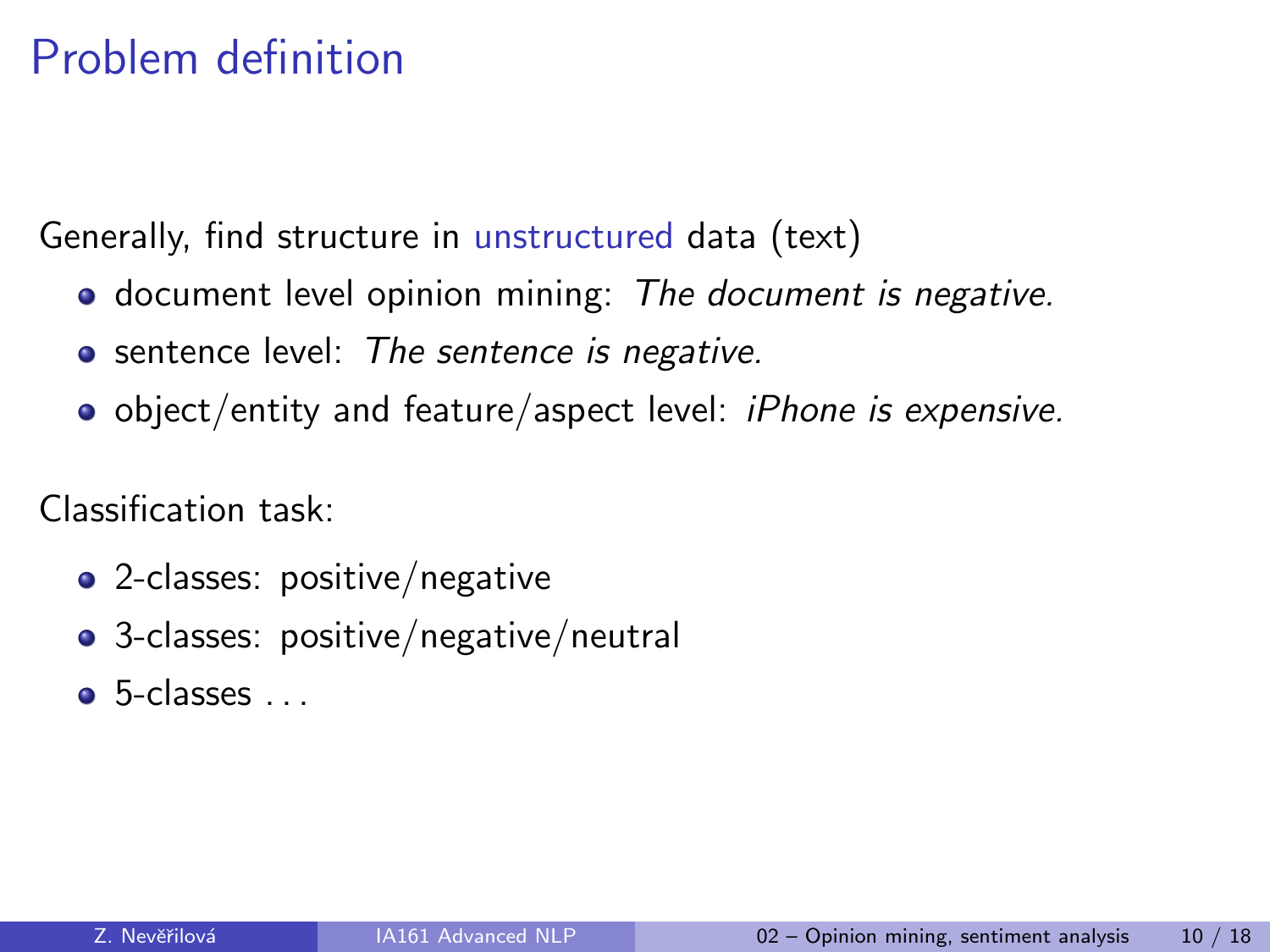# A hard problem (sometimes)

- opinion mining in tweets is relatively easy (short texts, hashtags) usually 3-classes classification for each tweet
- opinion mining in reviews is harder but still the form contains aspects and the reviewer has to mark the review positive/negative usually 2-classes classification for each aspect (e.g. high price)
- opinion mining in discussions, comments, blogs is very hard

sentiment lexicon

evaluative words: nice, cool, shit, bad. . . SentiWordNet [\[Baccianella et al., 2010\]](#page-15-1)

Positive: 0 Objective: 0.125 Negative: 0.875  $blue = filled with$  melancholy and despondency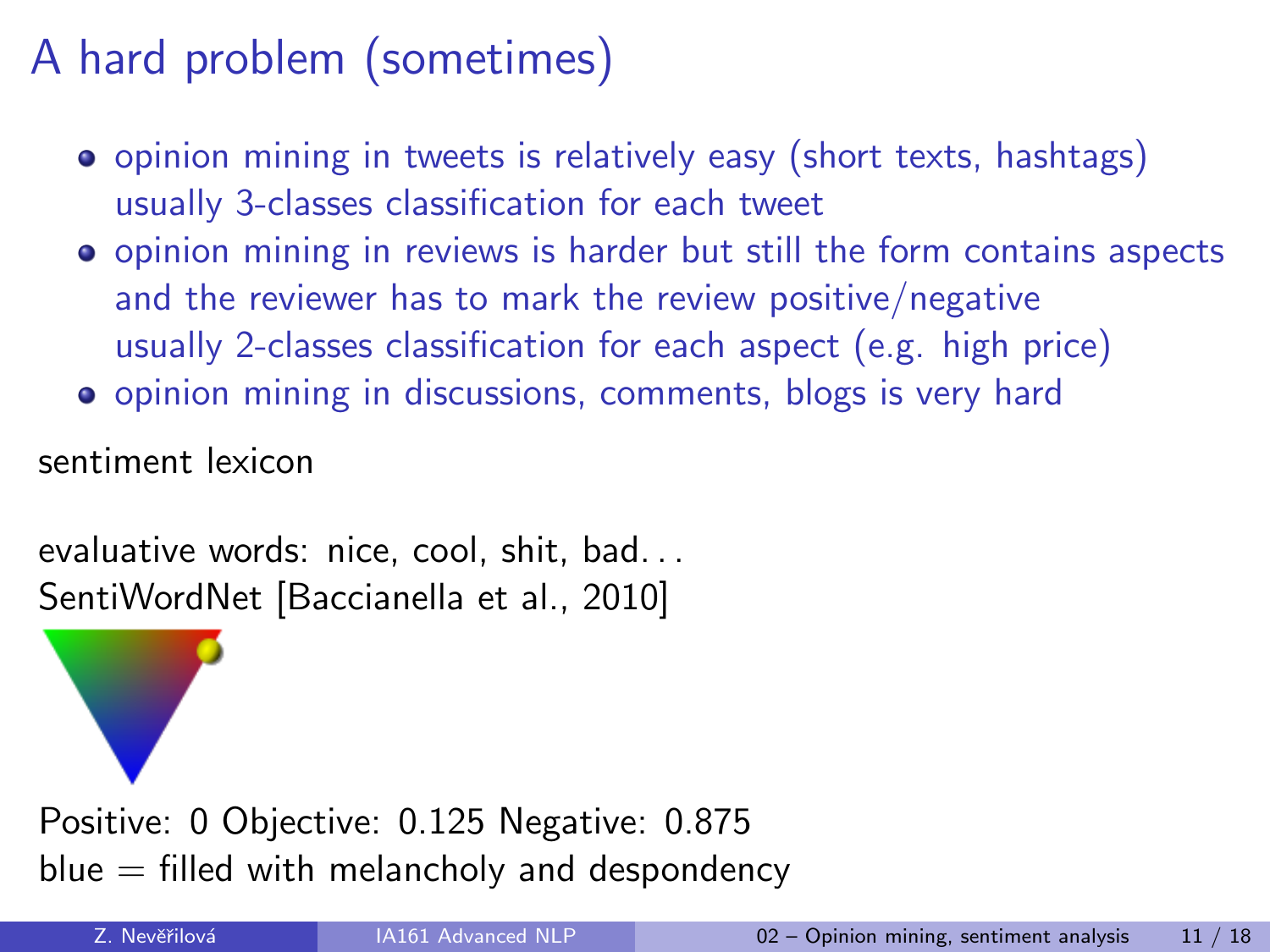# A hard problem (sometimes) II

| evaluative word | aspect | sentiment |
|-----------------|--------|-----------|
| thin            | phone  | good      |
| thin            | steak  | bad       |
| high            | value  | good      |
| high            | price  | bad       |
| flat            | story  | bad       |
| flat            | phone  | good      |

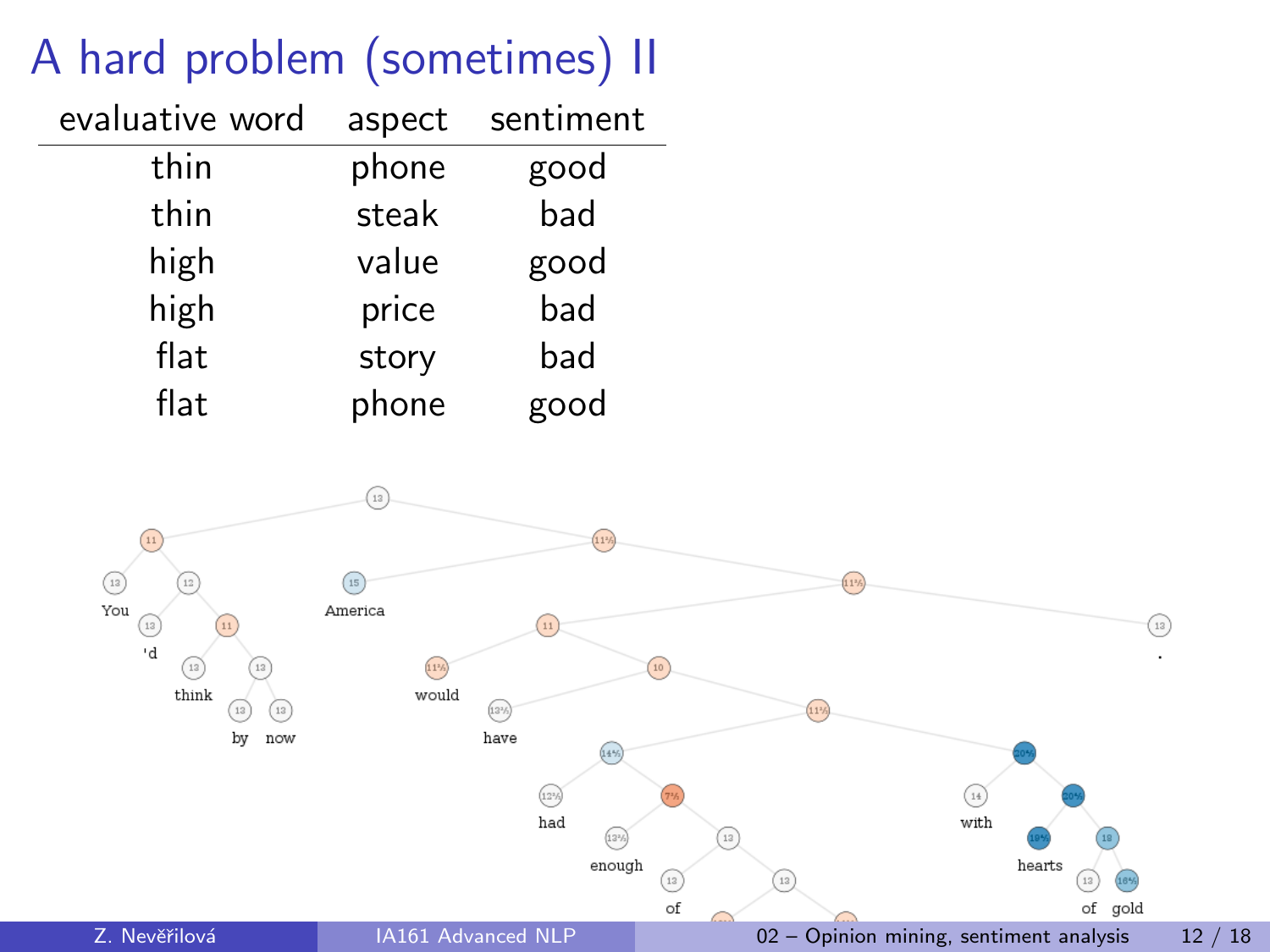<span id="page-12-0"></span>Opinion mining methods: supervised machine learning

- **1** get example data with labels
- <sup>2</sup> extract features from the data, i.e. convert the documents to feature vectors
- **3** train the parameters (choose an algorithm: SVM, Naive Bayes, Neural Networks . . . )
- <sup>4</sup> test the model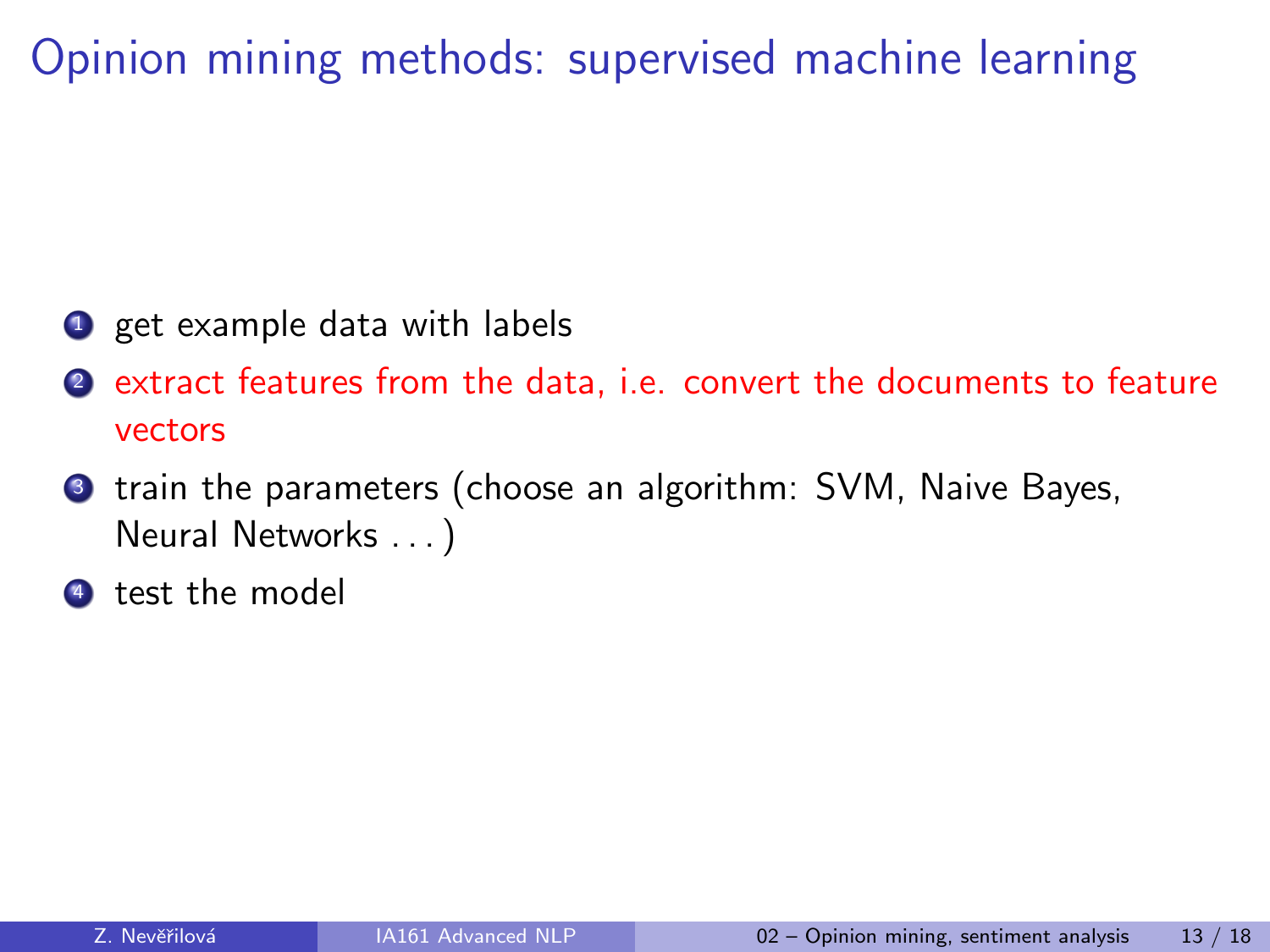## Opinion mining methods: supervised machine learning

[\[Dinu and Iuga, 2012\]](#page-15-0) report best results on Naive-Bayes with tokens as features and bigrams as features [\[Liu, 2012\]](#page-16-1) reports best results with SVM on balanced (English) data

what features, feature extraction methods, training algorithm, parameters of training algorithm to use for Czech data?

let's see during the workshop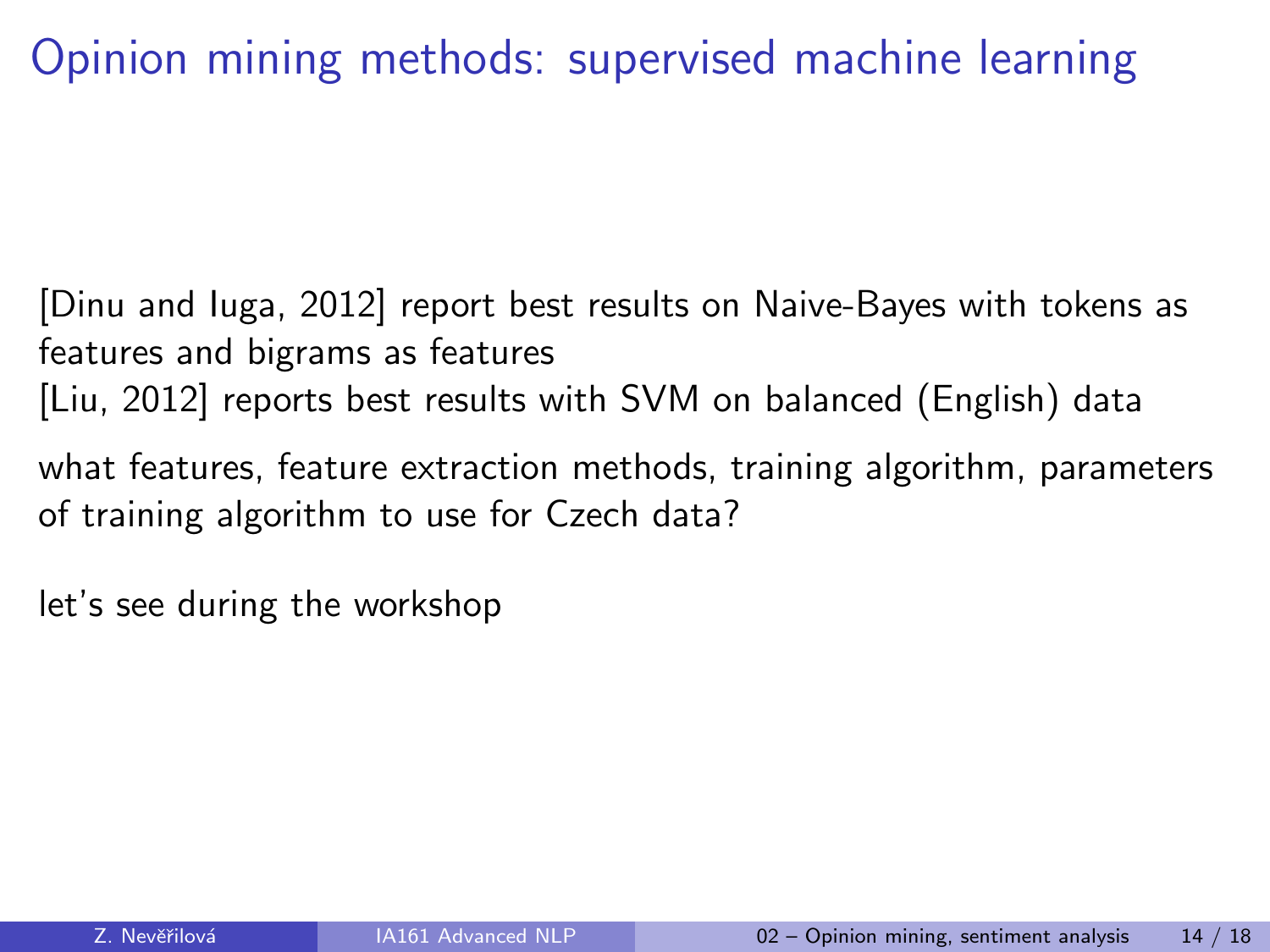Opinion mining methods: state-of-the-art results

- OM on political tweets, [\[Maynard and Funk, 2012\]](#page-16-2) report 78% precision and 47% recall
- on document level OM (movie reviews), [\[Richa Sharma and Jain, 2014\]](#page-17-1) report 63% accuracy and 70% recall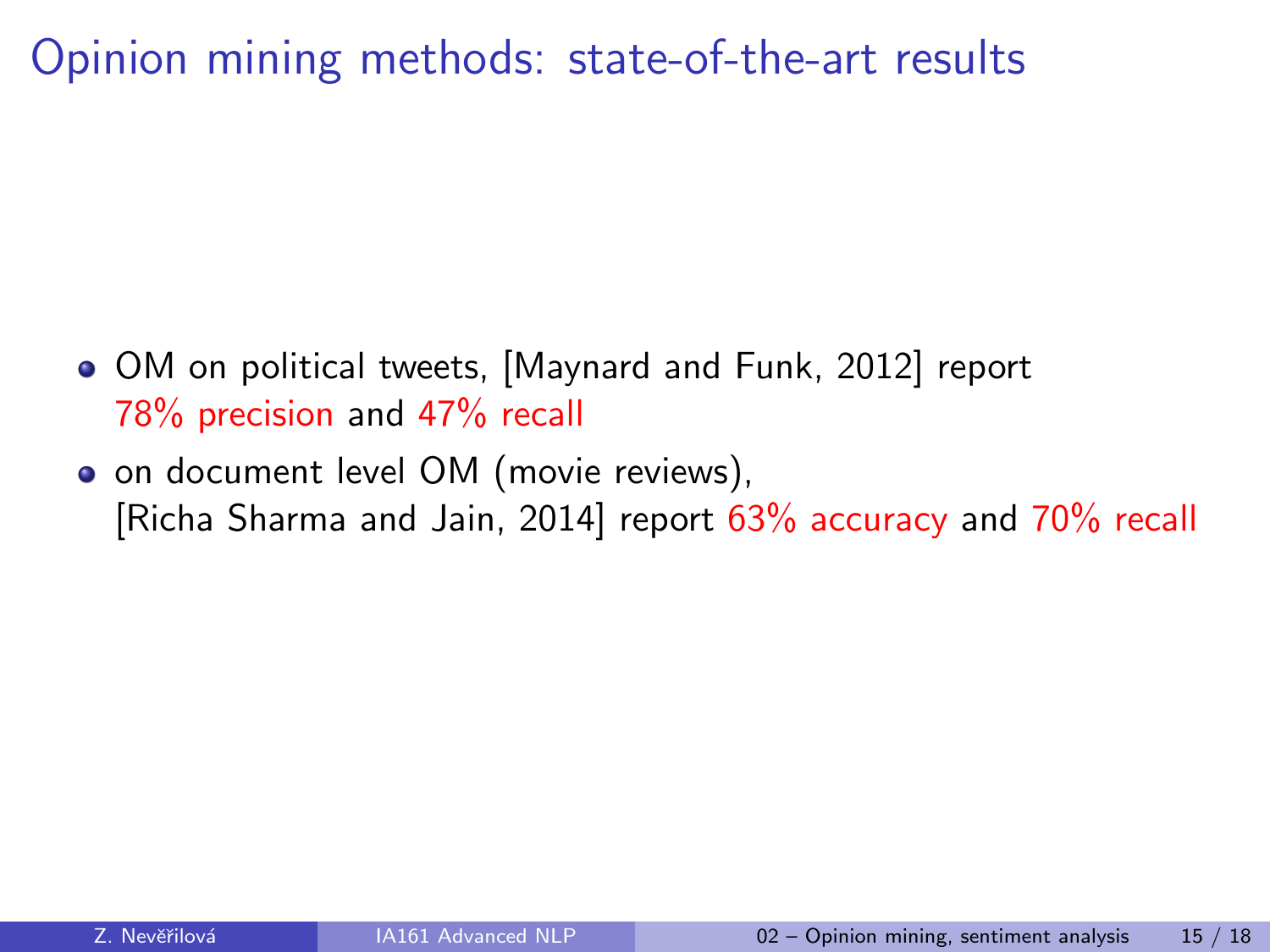## References I

### <span id="page-15-1"></span>Baccianella, S., Esuli, A., and Sebastiani, F. (2010).

Sentiwordnet 3.0: An enhanced lexical resource for sentiment analysis and opinion mining.

In Chair), N. C. C., Choukri, K., Maegaard, B., Mariani, J., Odijk, J., Piperidis, S., Rosner, M., and Tapias, D., editors, Proceedings of the Seventh International Conference on Language Resources and Evaluation (LREC'10), Valletta, Malta. European Language Resources Association (ELRA).

<span id="page-15-0"></span>

#### Dinu, L. P. and Iuga, I. (2012).

The Naive Bayes classifier in opinion mining: In search of the best feature set.

In Gelbukh, A., editor, Computational Linguistics and Intelligent Text Processing, volume 7181 of Lecture Notes in Computer Science, pages 556–567. Springer Berlin Heidelberg.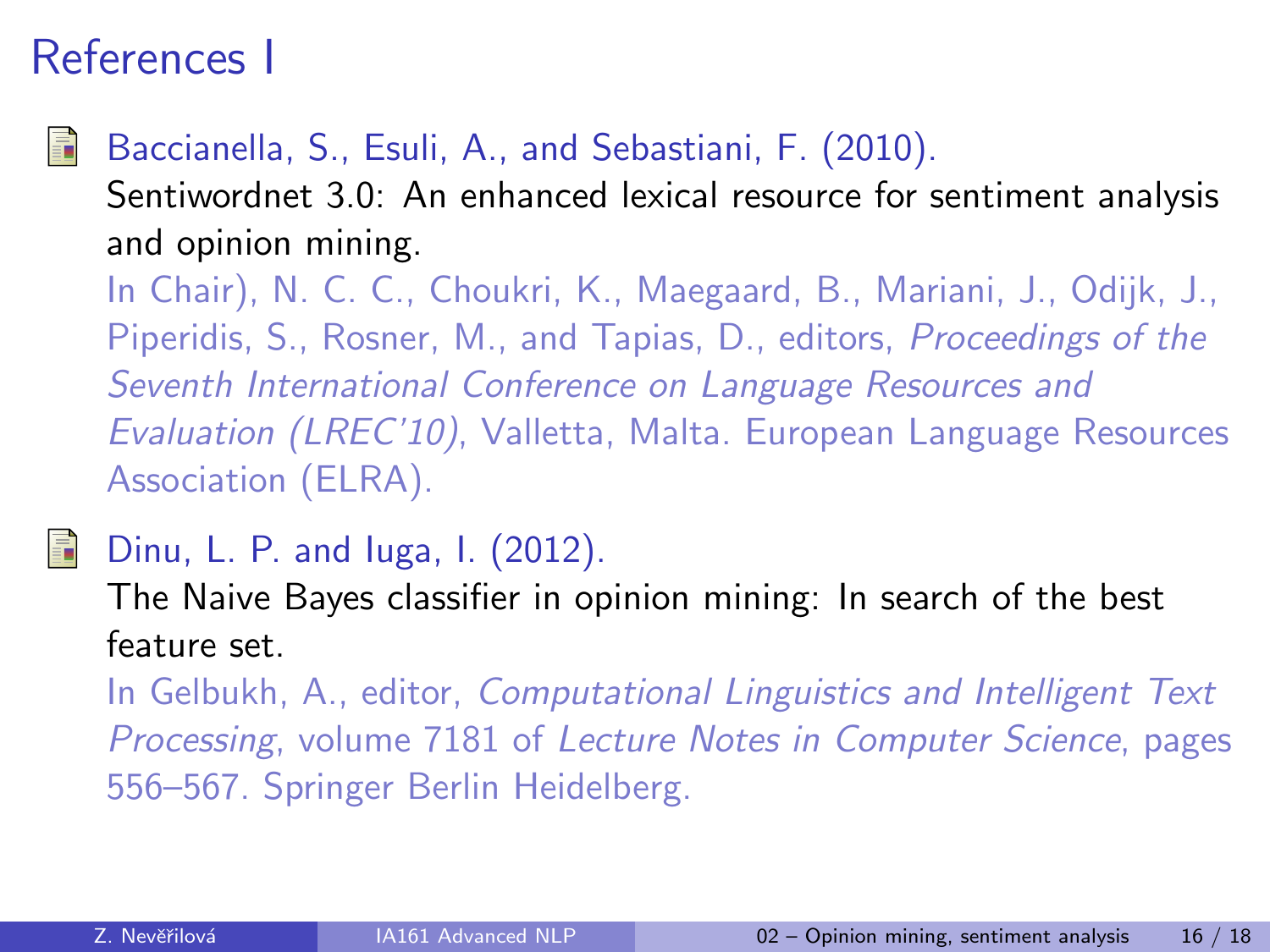## References II

<span id="page-16-1"></span>

Liu, B. (2012).

Sentiment analysis and opinion mining.

Synthesis Lectures on Human Language Technologies, 5(1):1–167.

<span id="page-16-2"></span>Maynard, D. and Funk, A. (2012).

Automatic detection of political opinions in tweets.

In García-Castro, R., Fensel, D., and Antoniou, G., editors, The Semantic Web: ESWC 2011 Workshops, volume 7117 of Lecture Notes in Computer Science, pages 88–99. Springer Berlin Heidelberg.

## <span id="page-16-0"></span>Minsky, M. (2007).

The Emotion Machine: Commonsense Thinking, Artificial Intelligence, and the Future of the Human Mind. SIMON & SCHUSTER.